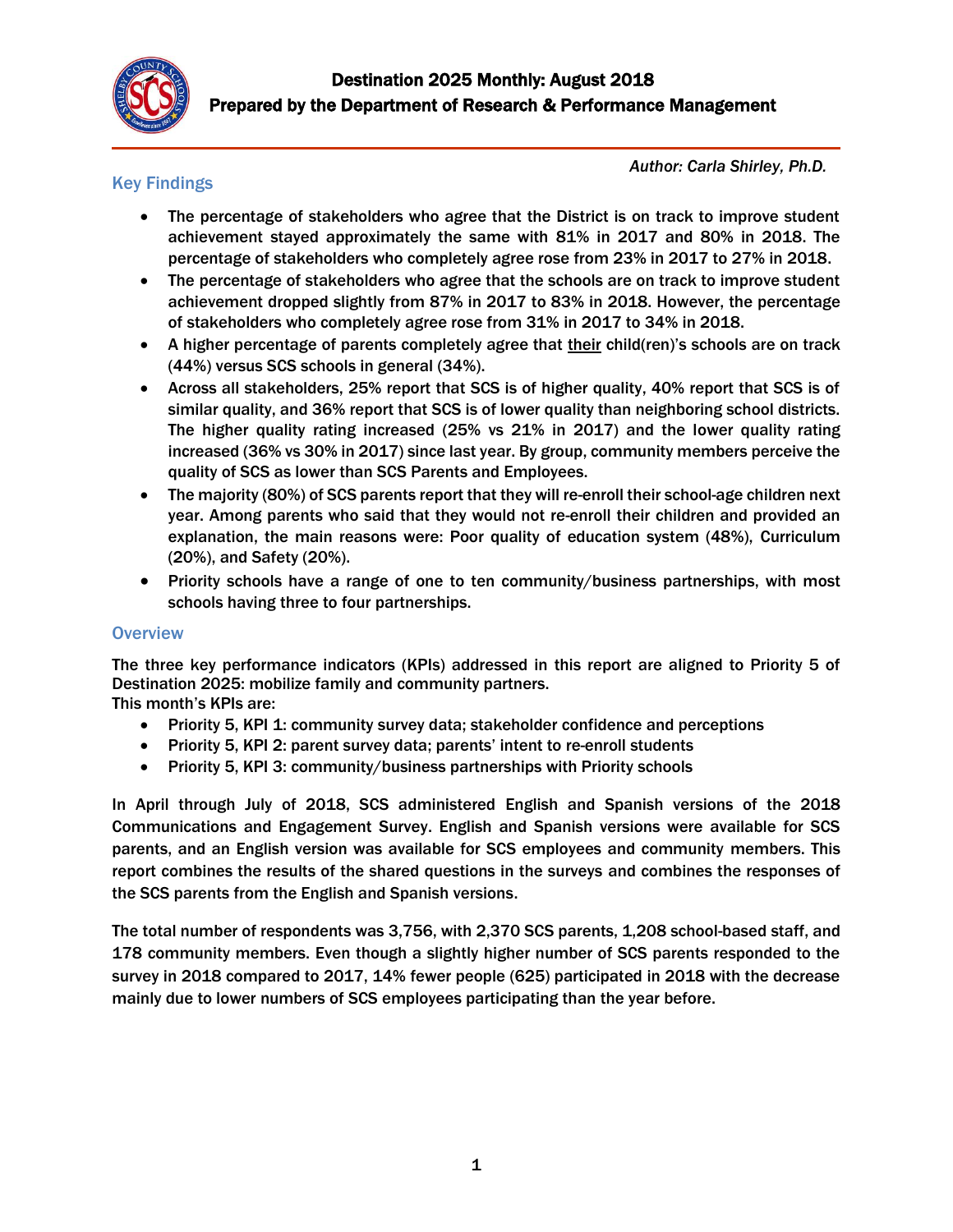

# Stakeholder Confidence and Perceptions of SCS

*On Track to Improve Student Achievement* 

The percentage of stakeholders who agree that the District is on track to improve student achievement stayed approximately the same with 81% in 2017 and 80% in 2018. The percentage of stakeholders who completely agree rose from 23% in 2017 to 27% in 2018 (see Figure 1).





Although confidence in SCS schools themselves remains relatively high, the percentage of stakeholders who agree that the schools are on track to improve student achievement dropped slightly from 87% in 2017 to 83% in 2018 (see Figure 2). However, the percentage of stakeholders who completely agree rose from 31% in 2017 to 34% in 2018.

The 2017 and 2018 surveys asked SCS parents for their level of agreement on whether their children's schools are on track to improve student achievement. In 2018, 44% completely agreed and 39% somewhat agreed, which was a slight drop from 2017 (44% completely agreed and 42% somewhat agreed). A higher percentage of parents completely agree that their child(ren)'s schools are on track (44%) versus SCS schools in general (34%).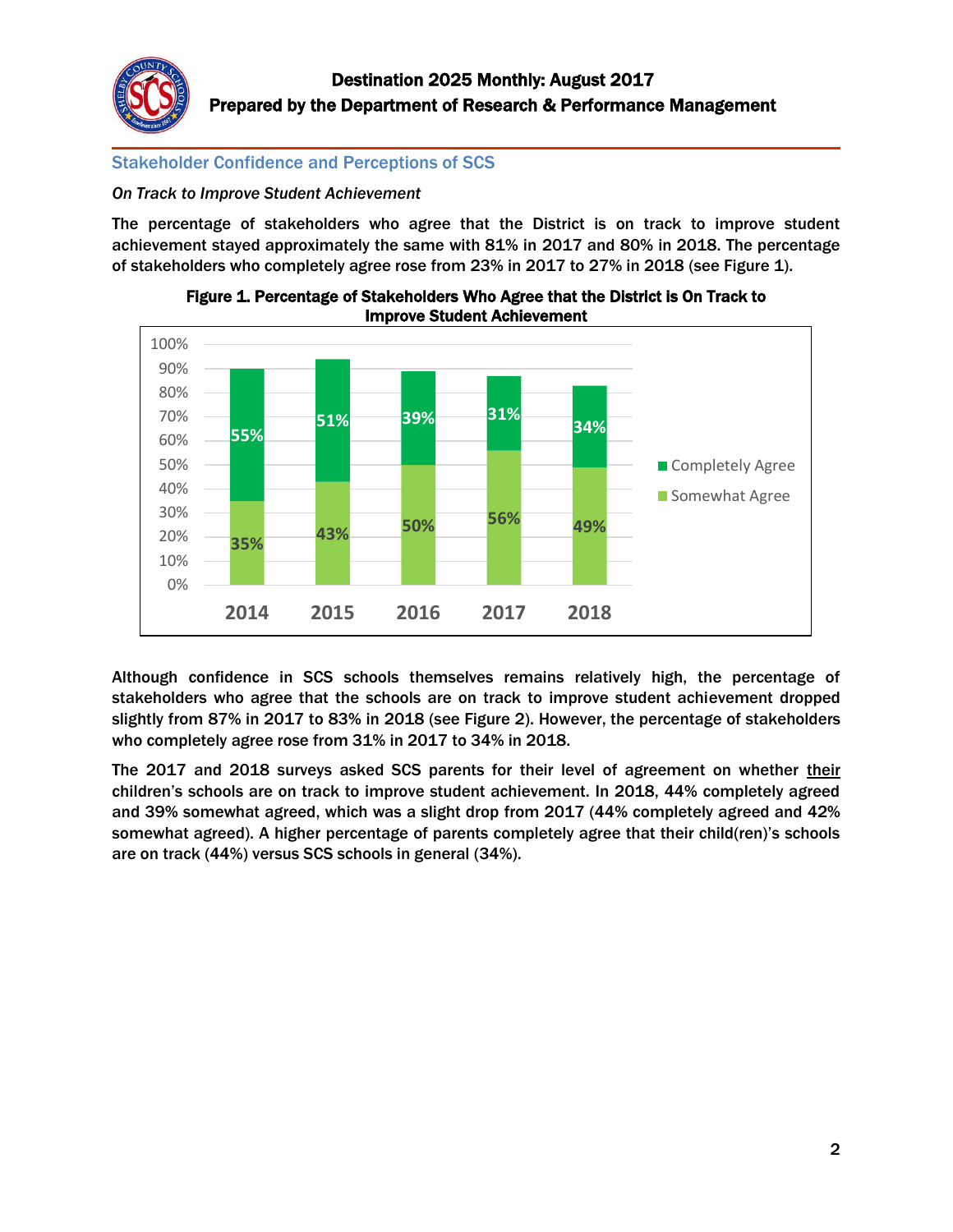



Figure 2. Percentage of Stakeholders Who Agree that Schools are On Track to

# *SCS Quality compared to Neighboring Districts*

Across all stakeholders, 25% report that SCS is of higher quality, 40% report that SCS is of similar quality, and 36% report that SCS is of lower quality than neighboring school districts. The higher quality rating increased (25% vs 21% in 2017) and the lower quality rating increased (36% vs 30% in 2017) since last year. By group, community members perceive the quality of SCS as lower than SCS Parents and Employees (see Figure 3).



Figure 3. Percentage of Perceived Overall Quality of SCS Compared to Neighboring School Districts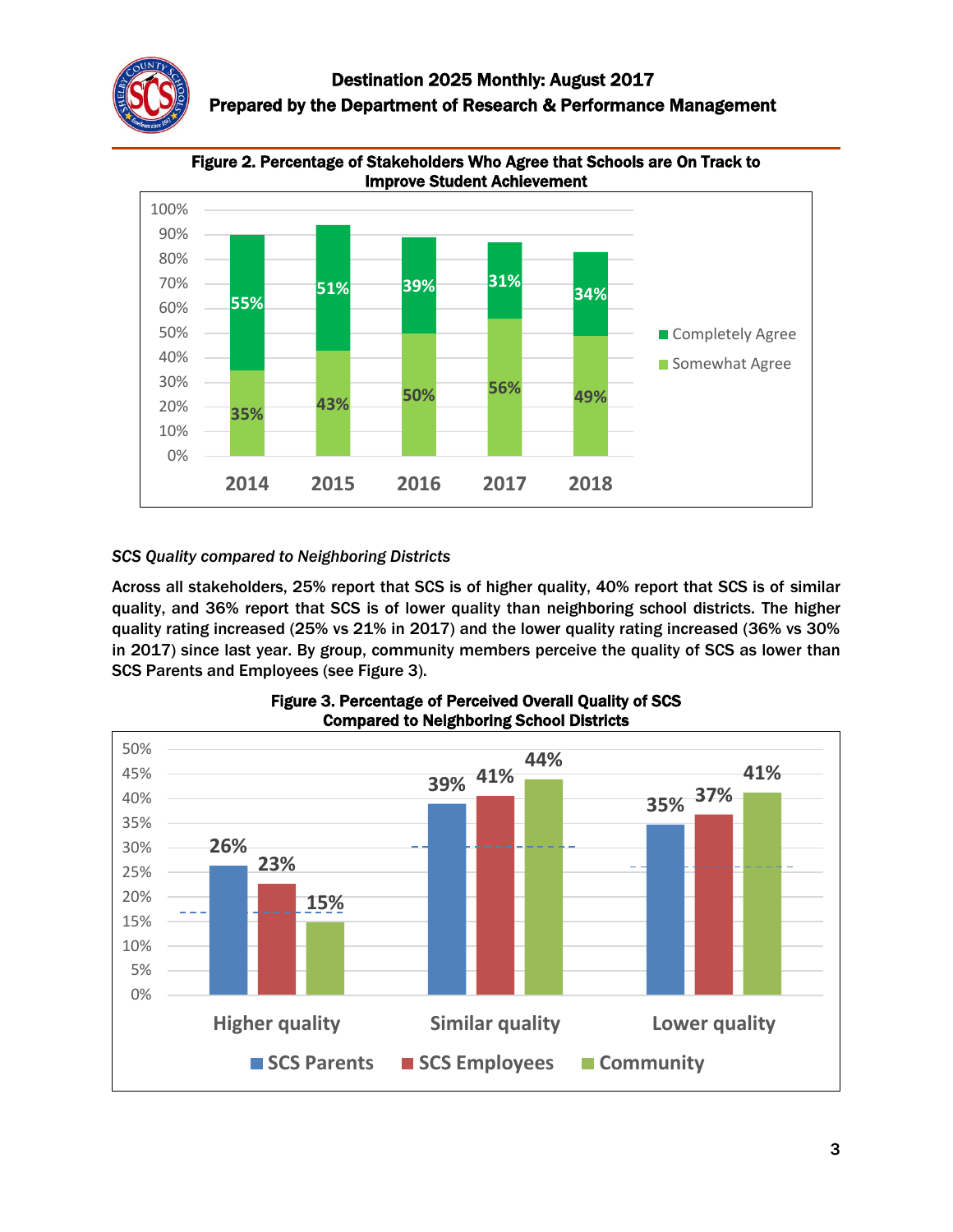

# Destination 2025 Monthly: August 2017 Prepared by the Department of Research & Performance Management

The respondents were asked to explain their rankings of SCS compared to neighboring districts. Those who ranked SCS as higher quality and some who ranked it as similar quality focused on these assets:

- Broad selection of programs, activities, and services
- More experienced leaders and teachers
- Diverse learning environment
- Better able to meet needs of all students

The following quotations illustrate these themes:

*More options for our students.* -SCS employee

*Course offerings are more comprehensive.* -SCS employee

*More experience in running a school system. Better prepared for unforeseen events. More experienced teachers.* -SCS Parent

*I really like the teachers, they are doing an excellent job.* -SCS Parent

*SCS Optional programs exceed other districts.* -SCS Parent

*SCS is of higher quality because the system is an inclusive one, it doesn't improve its image by being biased in the acceptance of students.* -SCS Parent

The majority of the stakeholders ranked SCS as of similar quality to neighboring school districts, but their reasons for doing so varied widely from SCS being the same as neighboring districts, all districts having positives and negatives, to SCS having both advantages and challenges.

The following quotations illustrate these themes.

 *Overall, our programs and services are similar*. -SCS Parent

*I have friends who teach in other districts and we are doing many of the same things.* -SCS Employee

*Most districts are made up of high and low performing schools and everything in between.* -SCS Parent

*It is a huge district with a deficit of funding. There are schools within SCS district that are just as good as the surrounding districts, but SCS has a larger piece to work with.*  -SCS Parent

*Better in some respects, lacking in others. Great support services and extracurricular opportunities; however, the inconsistency in implementing and sticking with curriculum presents the perception that we don't know what's best for our students or how to get there.* -SCS Employee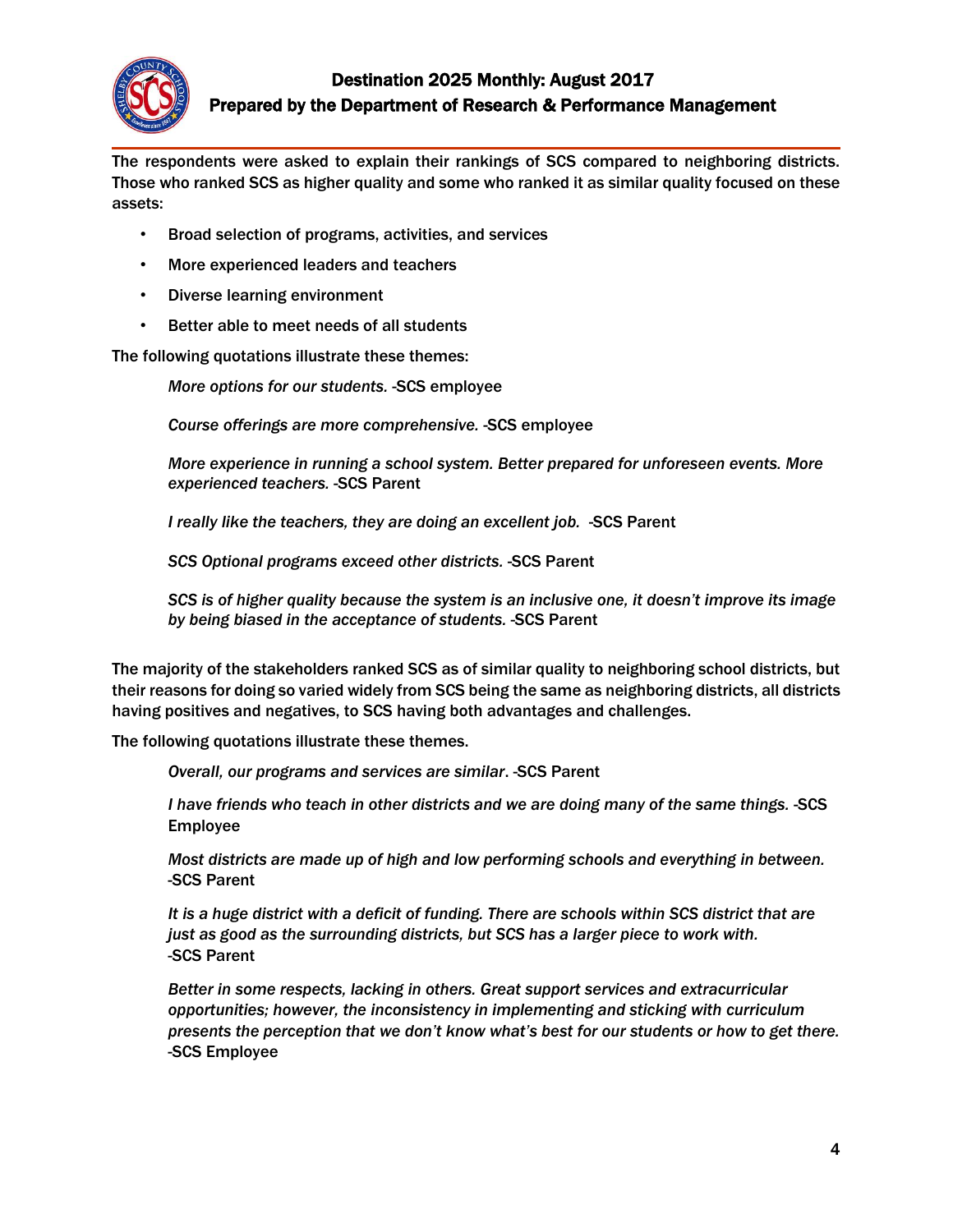

*Some aspects of SCS are higher quality, yet the municipalities have advantages based on student/family incomes and resources. Our students in SCS need much higher investments in their academic and behavioral success*. -Community Member

The stakeholders who ranked SCS as lower quality than neighboring districts described two main challenge areas: 1) Leaders, teachers, and curriculum and 2) Students, parents, and resources. The first area focused on these challenges:

- Ineffective leaders and teachers
- Low teacher morale
- Changes in curriculum
- Too much testing and teaching to the test
- Lack of collaborative decision making

The following quotations illustrate these themes:

*Leadership quality is still a challenge for the district. SCS need more effective leaders in position to improve student achievement and increase district teacher morale.* -SCS Employee

*There is a great perception that SCS is top heavy and, people in key positions received their*  leadership opportunities based on who they know rather than what they are capable of *accomplishing.* -Community Member

*Poor overall scores, failing schools, bad behavior, and teaching for TCAP not for learning experiences.* -SCS Parent

*This district pales to the municipality schools because it is constantly changing curriculums that do not resonate with our students nor is it teaching the fundamentals needed for students to be successful. This district does not use its best resources...its educators, when making decisions for the student population.* -SCS Employee

The second area focused on these challenges:

- Low academic performance
- Student behavior issues
- Low parental involvement
- Fewer resources, greater needs
- Inequalities between schools (e.g., facilities, quality teachers, technology)

The following quotations illustrate these themes:

*Lower test scores; not reading on grade level.* -SCS Parent

*Teachers, students, and parents are unhappy with curriculum, facilities, lack of leadership, achievement and a host of issues.* -SCS Parent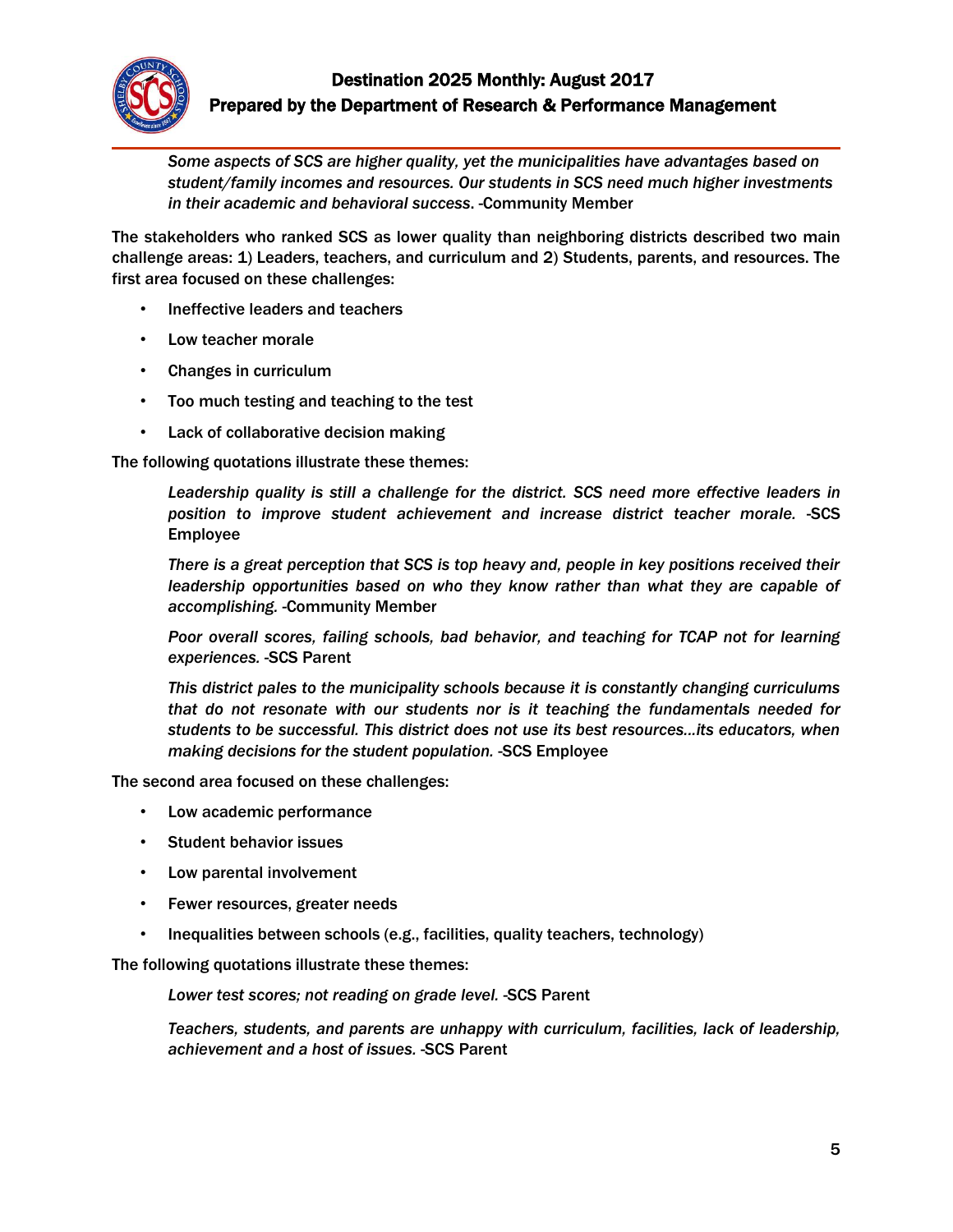

*As a whole, lack of parental involvement keeps the majority of the schools from thriving. I also think teachers are often overwhelmed with behavior problems and struggle to be able to teach.* -SCS Parent

*Municipalities have advantages based on student/family incomes and resources. Our students in SCS need much higher investments in their academic and behavioral success. -*Community Member

*Not all schools are equipped with needed technology and enough quality teachers.*  -SCS Parent

#### *SCS' Greatest Strengths*

Respondents selected what they view as SCS' greatest strength out of eleven characteristics. Overall, the top strength was *Variety of school & academic program options* (29%)*, followed by Effective teachers & school leaders* (23%). SCS employees, SCS parents, and community members also ranked these two characteristics as the top strengths. (See Figure 4). These were the same top two strengths identified in 2017.

| <b>District Characteristic</b>                  | <b>Overall</b><br><b>Ranking</b> | <b>SCS</b><br><b>Employee</b><br><b>Ranking</b> | <b>SCS</b><br><b>Parent</b><br><b>Ranking</b> | <b>Community</b><br><b>Ranking</b> |
|-------------------------------------------------|----------------------------------|-------------------------------------------------|-----------------------------------------------|------------------------------------|
| Variety of school & academic program<br>options | 1                                |                                                 |                                               |                                    |
| Effective teachers & school leaders             | $\mathbf{2}$                     | 2                                               | ႒                                             |                                    |

#### Figure 4: Stakeholder's Rankings of SCS' Greatest Strengths Overall and by Group

The high ranking of *Variety of school & academic program options* reflects the reasons listed above for stakeholders' higher or similar assessment of SCS compared to neighboring school districts.

#### *SCS' Greatest Challenges*

Respondents selected what they view as SCS' greatest challenge out of the same eleven characteristics. Overall, the top challenge was *Effective teachers & school leaders* (27%), followed by *Parent Involvement* (20%). These were the same top two challenges identified in 2017.

Each group also selected these two characteristics as top challenges, but SCS employees ranked *Parent Involvement* as the top challenge and SCS Parents and Community members ranked *Effective teachers and school leaders* as the top challenge. (See Figure 5).

#### Figure 5: Stakeholder's Rankings of SCS' Greatest Challenges by Group

| <b>District Characteristic</b>      | <b>Overall</b><br><b>Ranking</b> | <b>SCS</b><br><b>Employee</b><br><b>Ranking</b> | <b>SCS</b><br><b>Parent</b><br><b>Ranking</b> | <b>Community</b><br><b>Ranking</b> |
|-------------------------------------|----------------------------------|-------------------------------------------------|-----------------------------------------------|------------------------------------|
| Effective teachers & school leaders | 1                                | 2                                               |                                               |                                    |
| <b>Parent Involvement</b>           | 2                                |                                                 | 2                                             | 2                                  |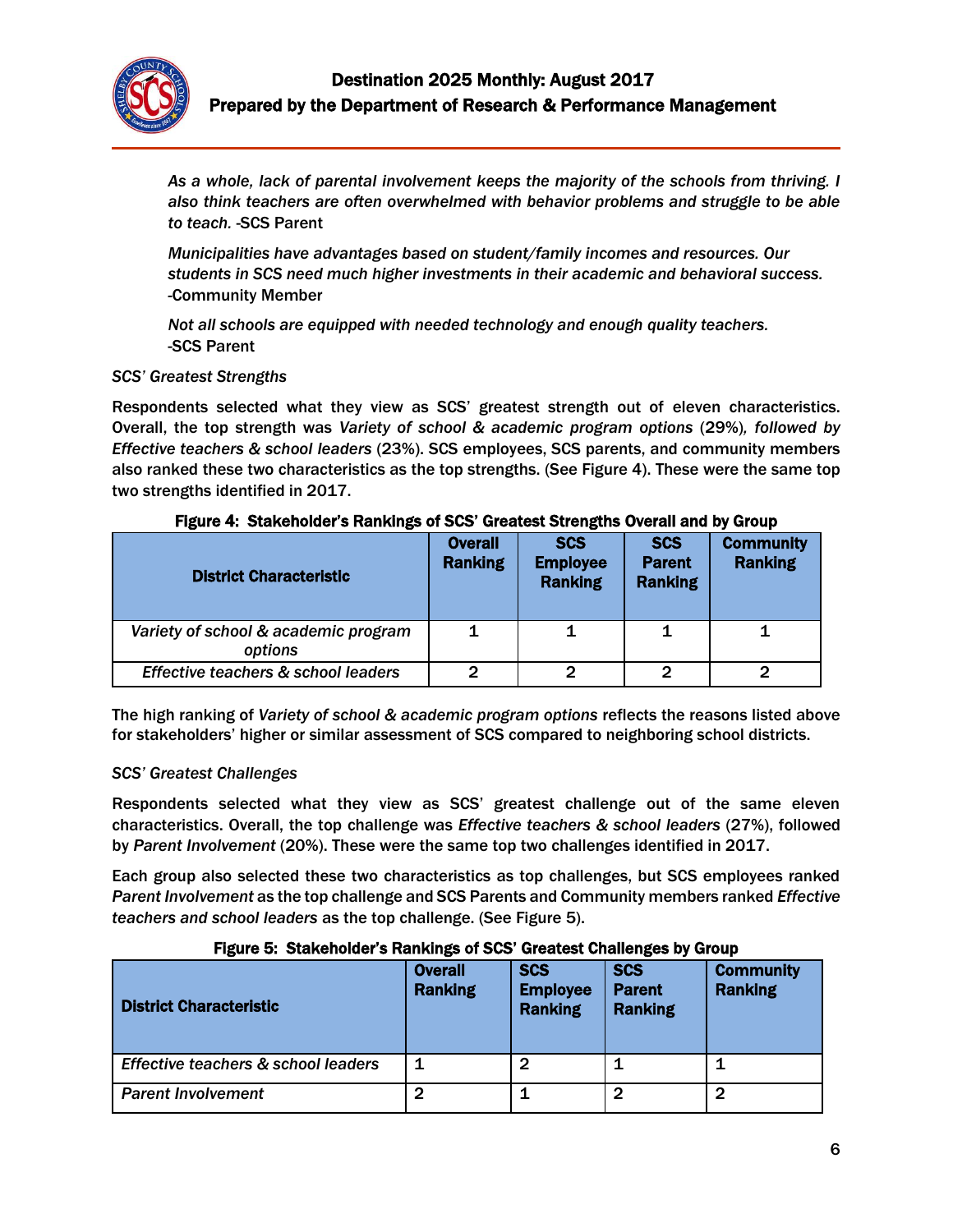

The rankings of *Effective teachers & school leaders* and *Parent Involvement* as top challenges reflect the reasons listed above for stakeholders' lower assessment of SCS compared to neighboring school districts. It is important to note that stakeholders report *Effective teachers & school leaders* as both a strength and a challenge for the district, as the perceptions often vary by school or by people's different experiences within a school. Likewise, we see that SCS employees point to parents and parents and community members point to schools as the greatest source of challenge.

## *SCS District's Efforts to Keep Parents Informed of Important Information*

The majority (90%) of parents report that SCS keeps parents informed of important information (see Figure 6). Sixty-two percent of parents report that SCS keeps them very informed and 28% report being somewhat informed. The percentage who reported being very informed rose from 55% in 2017 to 62% in 2018.



### Figure 6: Percentage Rating of SCS District's Efforts to Keep Parents Informed of Important Information

# Parents' Intent to Re-enroll Students

The majority (80%) of SCS parents report that they will re-enroll their school-age children next year (see Figure 7). These percentages are the same as in 2017.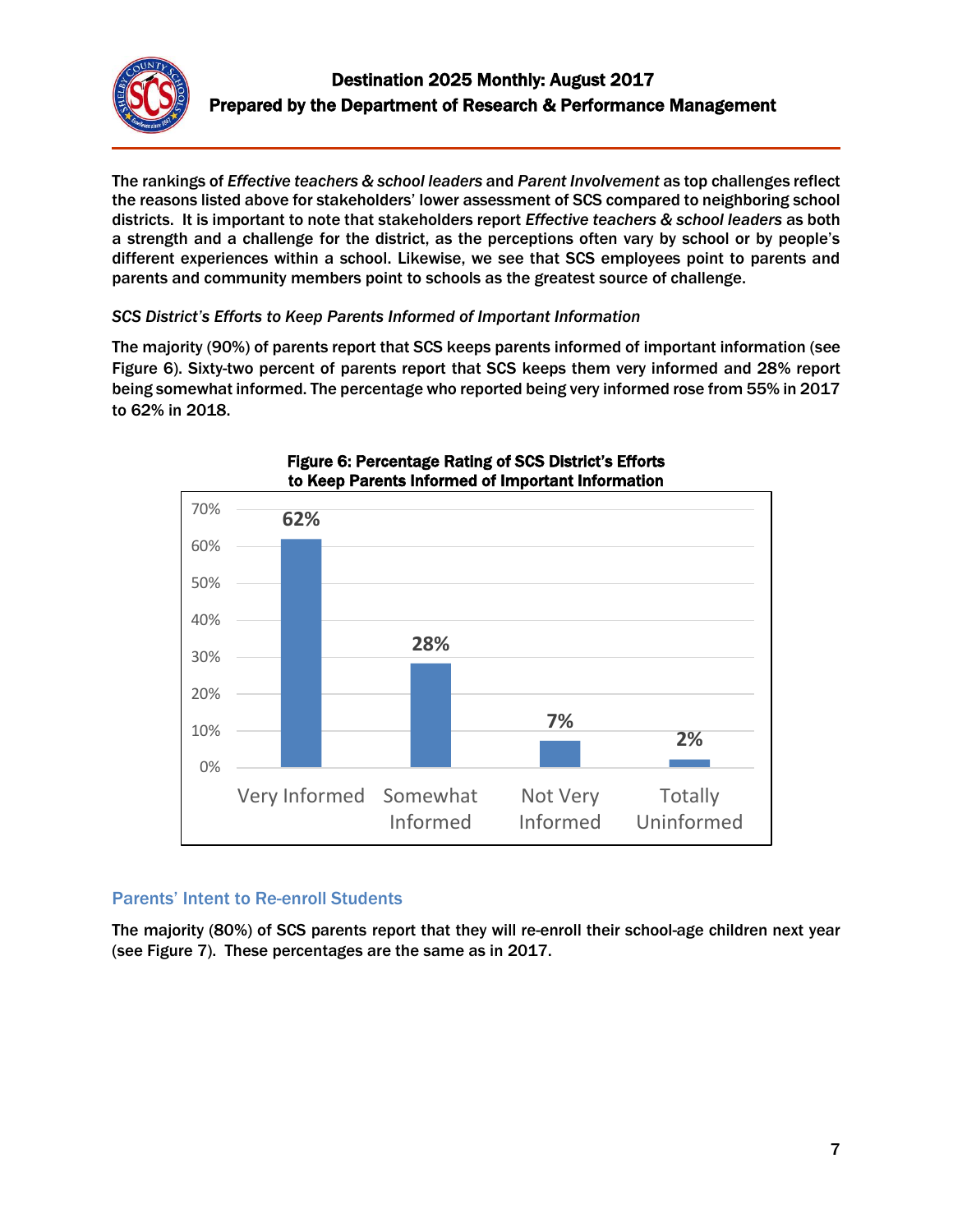



# In 2018, 93% of parents completing the Spanish version said Yes, they would re-enroll their children compared to 76% of parents completing the English version. The 93% is an increase from 82% last year.

Among parents who answered No they would not re-enroll their children and provided an explanation (50), the main reasons were:

- Poor quality of education system (48%)
- Curriculum (reading and Eureka Math, focus on testing) (20%)
- Safety (bullying, classroom disruptions) (20%)

The reasons are also reflected in the explanations listed above for parents' and other stakeholders' lower assessment of SCS compared to neighboring school districts.

# Community/Business Partnerships with Priority Schools

Based on the last assessment of partnerships in Spring 2018, priority schools had a range of one to ten community/business partnerships. A third of the priority schools (33%; 7) had three to four community/business partnerships.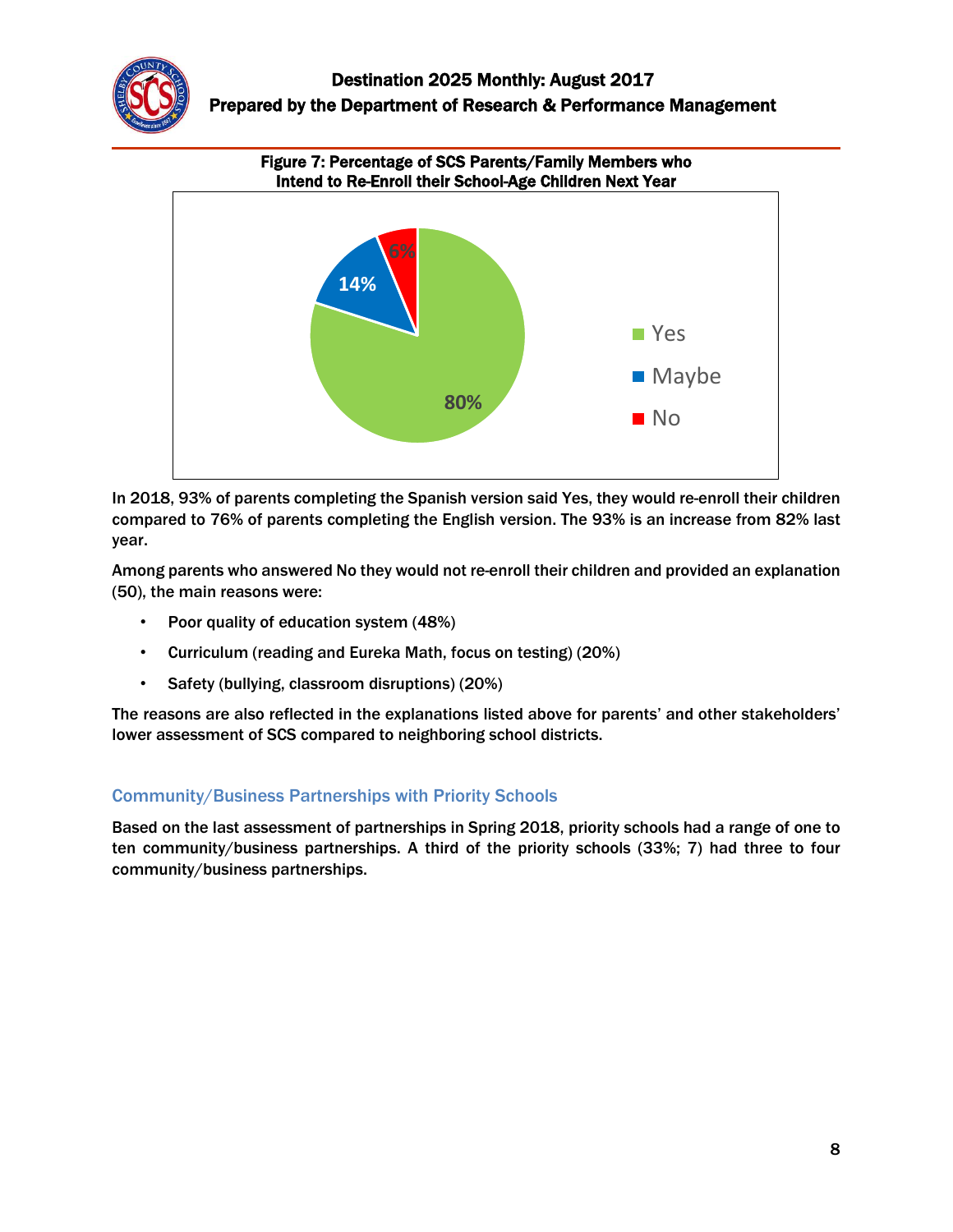



# Figure 8: Number of Community/Business Partnerships with Priority Schools

# District Recommendations

In 2017, the following district recommendations were made based on the KPI data analyses. The table below presents each recommendation and notes progress made since last year.

| <b>2017 KPI Recommendations</b>                                                                                                                                                                                 | <b>Progress Since Then</b>                                                                                                                                                                                                                                                                                                                                                             |
|-----------------------------------------------------------------------------------------------------------------------------------------------------------------------------------------------------------------|----------------------------------------------------------------------------------------------------------------------------------------------------------------------------------------------------------------------------------------------------------------------------------------------------------------------------------------------------------------------------------------|
| Continue to communicate the<br>wide variety of school and<br>academic program options,<br>including support services and<br>extracurricular activities, that<br>SCS offers to meet the needs<br>of all students | • County-wide awareness campaign about all of the great options we<br>have in SCS featuring 30 bilingual outdoor, digital, and multi-media<br>ads, as well as a school choice guide that includes a summary of our<br>schools and programs<br>• Series of workshops for principals and school marketing teams prior<br>to the start of choice season and shared promotion and outreach |
|                                                                                                                                                                                                                 | strategies<br>• School Performance Scorecard; prioritized communication support for<br>school leaders to ensure they were prepared to inform families and<br>communities about their own scorecard results by training and<br>providing a bilingual toolkit with sample letters, a fact-sheet, video,<br>presentation and overview key messages.                                       |
|                                                                                                                                                                                                                 | • Online registration, summer learning academies & Pre-K awareness<br>campaigns (e.g., flyers printed for every child in English and Spanish<br>were distributed prior to Spring Break to promote the start of<br>registration and summer learning academy sign-up; paid social media<br>ads in English and Spanish.)                                                                  |